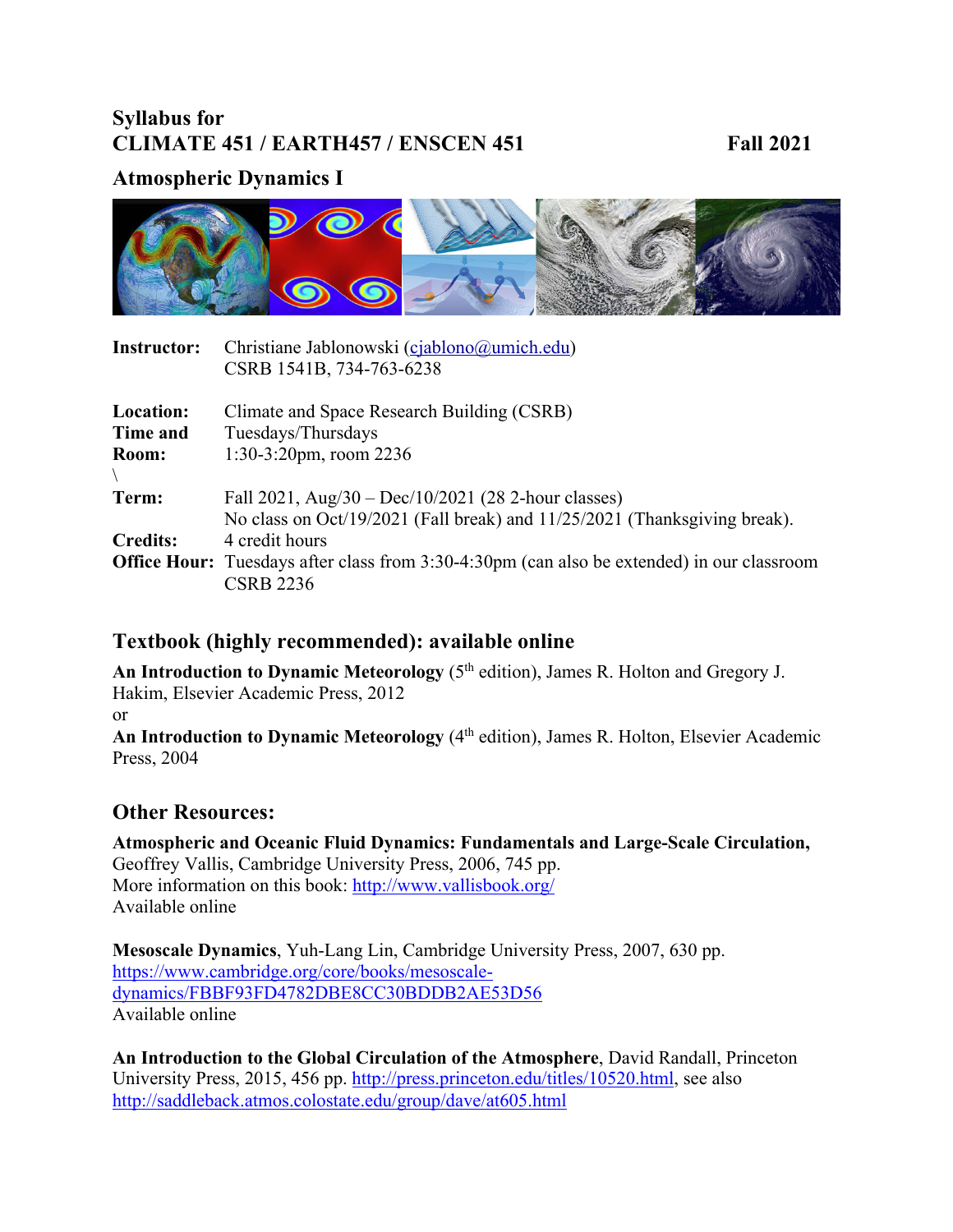# **Advisory Prerequisite:**

An undergraduate-level course in fluid dynamics, ideally geophysical fluid dynamics, familiarity with calculus and partial differential equations

# **Course Outline:**

This course for undergraduate seniors and graduate students provides an in-depth discussion of atmospheric fluid dynamics. It starts with a review of the equations of motion, the dominant balances in the atmosphere, and a brief reminder of the quasi-geostrophic theory to lay the foundation for more advanced topics. In particular, the course focuses on waves and instabilities in the atmosphere. This includes Rossby waves, gravity waves, inertial gravity waves, sound waves, mountain waves, thermal waves, and trapped tropical waves like Kelvin and mixed Rossby-gravity waves, and we will derive dispersion relations for these. In addition, we will discuss the principles behind static/convective, barotropic, baroclinic, symmetric, inertial, and Kelvin-Helmholtz instabilities. Waves and instabilities are the main drivers of weather systems and let us understand tropical phenomena (e.g., tropical cyclones or the Madden-Julian Oscillation), mid-latitudinal waves, stratospheric dynamics, and wave-mean flow interactions (e.g., the Quasi-Biennial Oscillation and Sudden Stratospheric Warmings in the stratosphere). A brief introduction to atmospheric modeling will be given. Furthermore, we will discuss how 'Atmospheric Dynamics' and 'The General Circulation of the Atmosphere' are connected.

# **Learning Outcomes:**

Students that take CLIMATE 451

- Have an in-depth understanding of basic atmospheric dynamics concepts and terminology (e.g. geopotential, hypsometric equation, potential temperature, forces, vorticity, dominant balances in the atmosphere)
- Understand the atmospheric equations of motion and how to approximate the equations in various ways
- Know how to use advanced mathematical tools (like complex numbers, vector identities, vector calculus, differential equations, eigenvalues, derivatives, integrals, separation of variables) to gain insight into the physical meaning of the equations and manipulate them
- Are able to visualize the dynamics equations with the help of a programming language and plotting tools
- Are able to use their base knowledge to draw new conclusions about atmospheric motions
- Understand wave dynamics and are able to describe atmospheric waves via physical assumptions and mathematical tools (linearization, complex theory)
- Know the mechanisms that lead to atmospheric instabilities (like barotropic, baroclinic, static, inertial, symmetric, Kelvin-Helmholtz) and growing/decaying waves
- Gain a basic understanding of the general circulation of the atmosphere
- Understand the fundamental differences between tropical and mid-latitudinal flow phenomena
- Gain insights into upper atmospheric motions in the stratosphere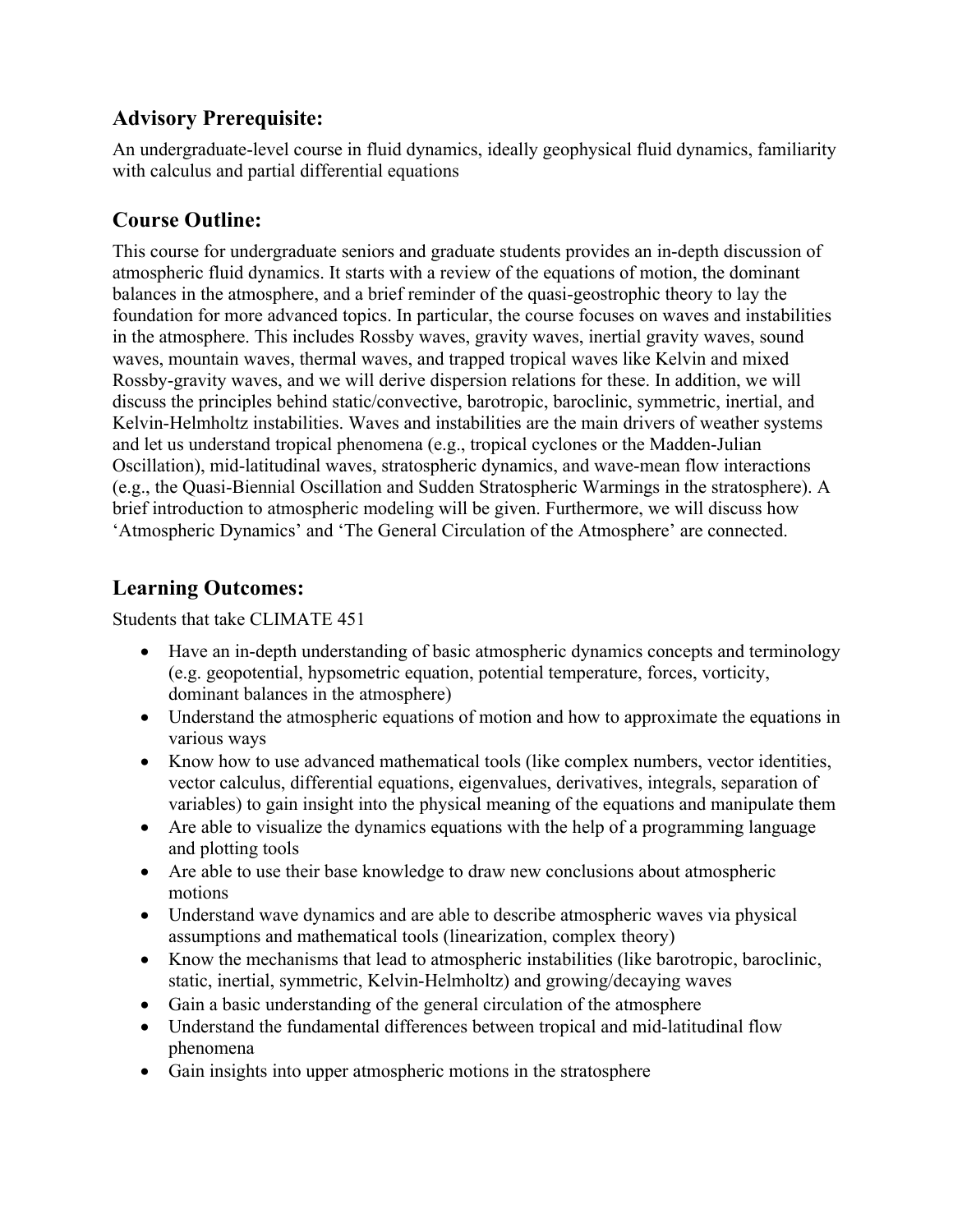• Are able to formulate a dynamics-related research question, pursue a short research project and present their results in class

# **Overview of the Topics:**

*Reminder of the key atmospheric dynamics concepts (approx. 6 lectures):* 

- Equations of motion in z- and p-coordinates
- Dominant balances and scale analysis:
	- o Hydrostatic equation
	- o Geostrophic balance
	- o Static stability and potential temperature
- Geostrophic wind
- Gradient wind
- Thermal wind
- Hypsometric equation
- Vertical velocity
- Vorticity equation
- Potential vorticity
- Quasi-geostrophic theory and motions

#### *Atmospheric waves (approx. 7 lectures)*

- Reynolds averaging
- Linear perturbation theory
- Wave kinematics
- Types of waves:
	- o Sound waves
	- o Shallow water gravity waves
	- o Internal gravity waves without rotation
	- o Inertia-gravity waves (gravity waves with rotation)
	- o Orographically-forced flow: mountain waves
	- o Thermally-forced flow and waves
	- o Rossby waves
	- o Trapped waves:
		- Equatorial and coastal Kelvin waves
		- Equatorial Rossby and mixed Rossby-Gravity waves

#### *Instabilities in the atmosphere (approx. 5-6 lectures)*

- Dry and moist static (convective) instability
- Rayleigh-Benard instability and convection
- Barotropic instability
- Kelvin-Helmholtz instability
- Symmetric instability
- Baroclinic instability:
	- o 2-layer model
	- o Rayleigh theorem